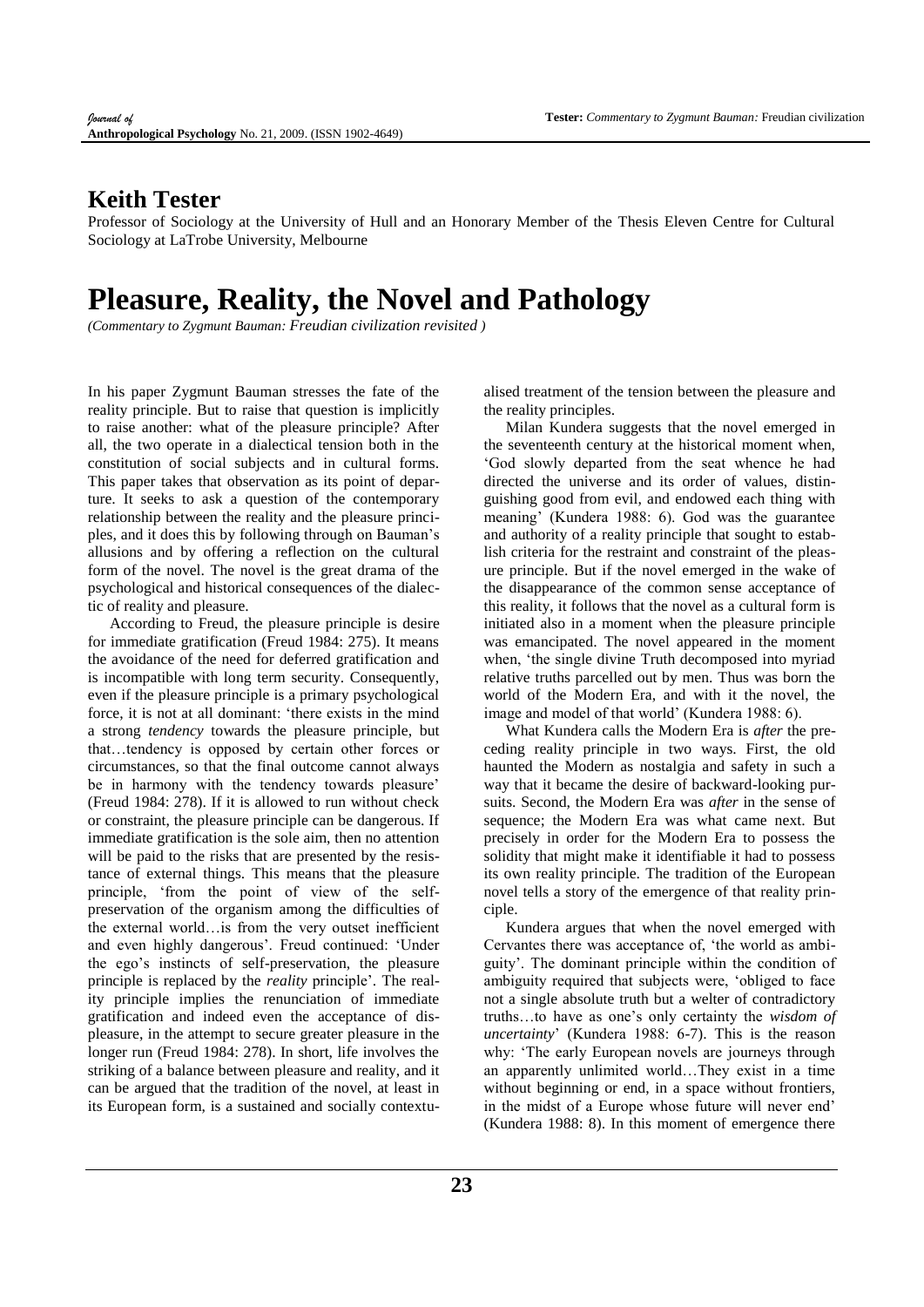is little by way of a solid and reliable reality principle, a situation that is expressed extremely clearly in the adventures of Don Quixote, turning the world to whatever he determined. But the history of the novel is a story of the disappearance of possibility 'behind those modern structures, the social institutions: the police, the law, the world of money and crime, the army, the State' (Kundera 1988: 8). Consequently, the contemporary novel that stands in line with Cervantes is haunted by desertion by Don Quixote.

The novelistic form developed two *genres* to deal with the process in which institutions emerged which established a solid reality in a context that had been initially imagined as a place of open adventures.

First, there was what might called the *genre* of *entrapment* and it is represented in Balzac's *Comedie Humaine*, novels like *Anna Karenina*, *Madame Bovary* and, later, the work of Kafka. According to Kundera, novels of this kind are all passengers on a train of History that is experienced as increasingly beyond subjective control. In the world of the all-dominant reality principle life is biologically safe, but subjectively annihilating. The second *genre* is one of *acceptance*. It has its clearest expression in the *Bildungsroman*. *Buddenbrooks*, to which Bauman refers in his paper, is an example of the *genre*. Novels in this *genre* focus on the growth of the central character; this growth might be moral and spiritual or simply physical, but it is connected with the achievement of an increasing maturity through the growing ability of the central character to balance his own pleasures and desires with the rules and expectations of a solid external reality. Maturity is the ability to defer immediate gratifications, and this is tied to the presumption that pleasures deferred are much greater and more rewarding than pleasures gained. In the *Bildungsroman* then, the pleasure principle is controlled by reality in a way that allows for a wellbalanced life. What both *genres* share is an assumption that there is a hard world of external referents which *either* demand acceptance *or* which crush. They share a reality principle.

The reality principle of Kundera's Modern Era was founded on what Bauman would identify as the 'Trinitarian world'. Bauman says that: 'For two hundred years the world was occupied with making the control of human movements the sole prerogative of state powers, with erecting barriers to all the other, uncontrolled human movements, and manning the barriers with vigilant and heavy armed guards' (Bauman 2002: 284). Bauman takes this argument in the direction of an analysis of the modern state as an agency that sought to manage space, but his argument can be expanded in a way that is compatible with the tradition of the novel if 'human movements' are seen as being both spatial and imaginative, both geographical and existential. If this expansion is accepted, then the two hundred year period to which Bauman refers becomes the same as Kundera's Modern Era, and the concern of its reality principle was to erect barriers against unauthorised human movement (and here that movement is being seen as internal as well as external). The barriers against unauthorised movement thus become institutional, spatial and psychological all at the same time.

But what is the 'trinity' to which Bauman refers? It consists in mutually supporting identifications of the nation, state and territory. The identification and occupation of a definite *territory* gave a foundation to the nation and boundaries within which the movement of subjects could be controlled. The *nation* justified the limitations of territory and identified it with the ostensibly natural legitimation of soil (that is, territory) and, as the human expression of that soil, race, language or ethnicity. Finally, the *state* policed the boundaries of the territory and defended the nation from the threat of incursion of false-claims makers (Bauman 2002: 288). This *institutional* trinity can be identified with the psychological form of the super-ego as defined by Freud: 'It is in keeping with the course of human development that external coercion gradually becomes internalised; for a special mental agency, man's super-ego, takes it over and includes it among its commandments'. The super-ego is the external internalised, and 'strengthening of the super-ego is a most precious cultural asset in the psychological field. Those in whom it has taken place are turned from being opponents of civilization into being its vehicles' (Freud 1985: 190). The superego makes its subjects the carriers of History in and of themselves. The super-ego creates within the subject boundaries and therefore a sense of the territory of the self, it enforces the external by linking it to a more or less naturalised sense of identification and, finally, it polices the relationship and attitudes of the subject in relation to the external reality which is now moralised as 'civilisation'.

However, the trinity that Bauman points to  $-$  with its correlate in the super-ego – can only be seen with such clarity because it has been fractured by the forces of globalisation. The Modern Era sought a stability that in material terms meant the development of capitalism within a national-territorial base and its expansion into other territories only to the extent that profit could be repatriated or raw material exploited. Yet according to Bauman: 'The way in which the world economy operates today…as well as the exterritorial economic elites who operate it, favour state organisms that *cannot* effectively impose conditions under which the economy is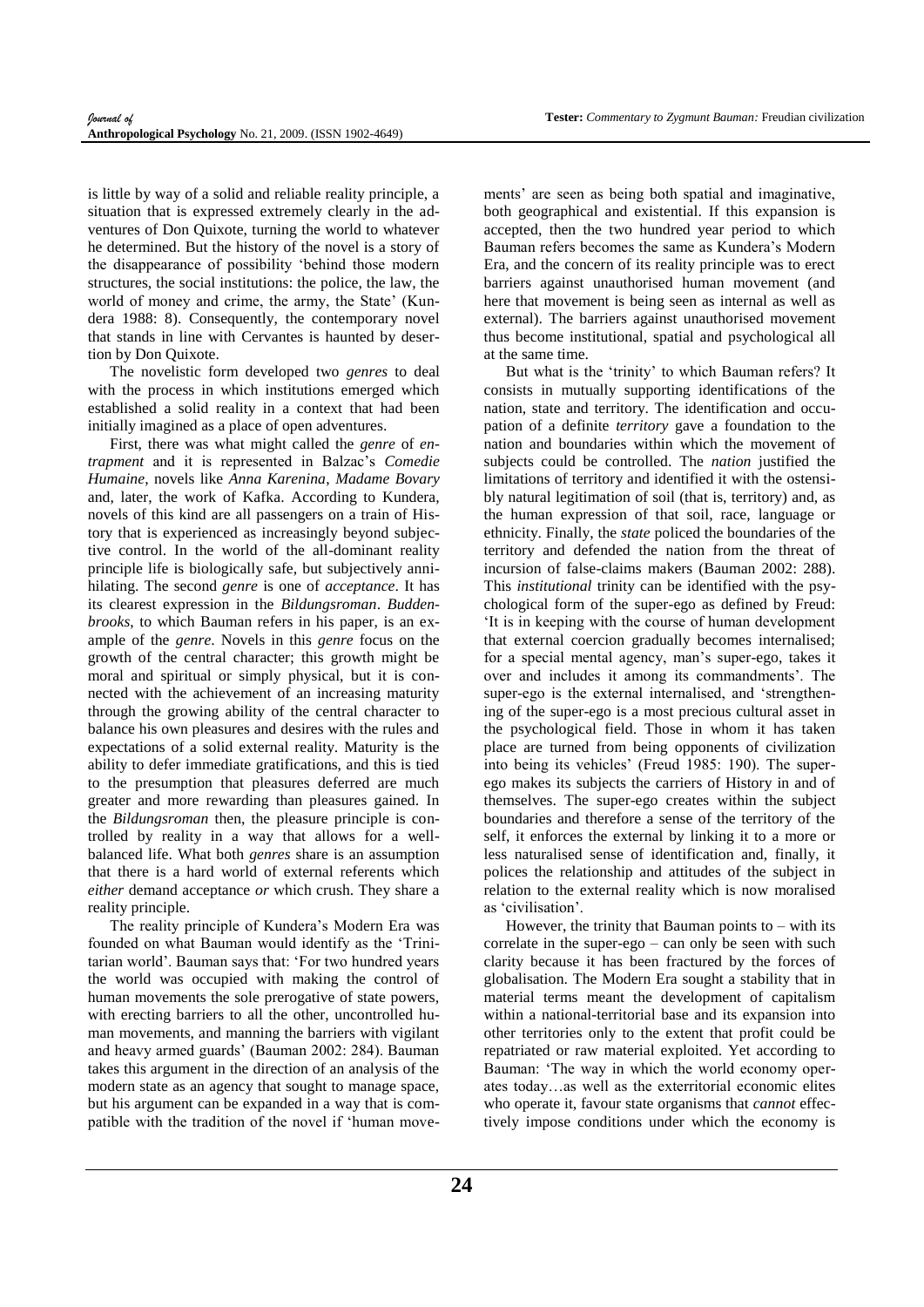run, let alone impose restraints on the way in which those who run the economy would like it to be run' (Bauman 2002: 165). In other words, the globalisation of economic activity implies the fracturing if not indeed deliberate destruction, of the institutionalisation of the reality principle that was defining of the Modern Era. Similarly, if the super-ego emphasised a lack of movement (the tying of the subject as a productive unit to a specific place of production), national belonging (the tying of production to purported naturalisations of identification in order to generate common interests against competitors) and state authority (where state institutions became the agencies of the welfare state, a kind of 'helper of last resort'), then it too is fractured by the forces of globalisation.

Globalisation has meant the collapse of the reality principle of the Modern Era, and the present moment can be identified as one of an *interregnum*. As Antonio Gramsci said in a different context, but nevertheless extremely appositely: 'the great masses have become detached from their traditional ideologies, and no longer believe what they used to believe previously…The crisis consists precisely in the fact that the old is dying and the new cannot be born; in this interregnum a great variety of morbid symptoms appear' (Gramsci 1971: 276). The 'morbid symptoms' that presently prevail are those of a pleasure principle that is unrestrained, and it is possible to identify five main clusters of them.

First, the release of the pleasure principle can be seen in the emergence of 'extreme sports' and medically risky sexual practices where immediate sensual gratification is identified as more valuable than any concern with biological survival. The extreme sports are now a staple of globalised television, and the emphasis on sexual practice that is oriented purely towards pleasure in the present can be found in the novels of Michel Houellebecq (for example Houellebecq 2002).

The second symptom of the interregnum is the evident pandemic in the West of clinical depression. Dorothy Rowe follows the lead of Epictetus and says that depression is caused not by things themselves, but by our cognitions of those things (Rowe 2003). Here the point is of course that if the reality principle of the Modern Era has collapsed and not yet been replaced with another, or others, then the very recalcitrance of the external world will necessarily mean that its things (other people, institutions, material goods) will not be amenable to subordination to the pleasure principle alone. Consequently, a gap will emerge between the external world (which in as far as it is enduringly recalcitrant will become apprehended as an objective and naturalised 'always out there' that threatens), and cognitions informed by the immediacy of the pleasure principle. That gap is the source and the place of depression.

The third symptom is *obsession*. This heading contains a number of different practices but what they all share is a concern on the part of the subject to find something with which to identify, be that 'something' a celebrity, another human being or a kind of expertise. Again, sexual activity can be included under this heading, as well as emergent cultural activities such as stalking and serial murder (for stalking see Nicol 2006). As a symptom of the interregnum, obsession represents a more or less desperate attempt to find something with which identification might be possible. However it is interesting to note that invariably the referent with which identification is intended is invariably constructed as little more than the human as an object. This leads to the hypothesis that obsession is a contemporary version of alienation. Perhaps this is the nub of how obsession can continue over time and, indeed, become *obsessive*. The referent for identification is subsumed to a pleasure principle that it nevertheless always escapes or never satisfies (because the desire of obsession is identification with a human other, but the obsession itself objectifies the other and thus alienates both them and the obsessive from their humanity). The pathology of obsession is the extent to which the pleasure principle can be all consuming (in a kind of inversion of the world of Kafka) to such an extent that it has to *consume* the referent (in an act of murder, for example).

The fourth symptom follows from obsession and involves *collecting*. Anything can be collected; sexual conquests, the works of a musician or author, toys, whatever. As a symptom of interregnum, the concern is to create referents of identification that enable the construction of a kind of *cocoon*. This cocoon operates as both a barrier against reality and as a sphere in which pleasure is reflected back on the subject. Collecting works all the time that there are new things to collect, but in this way it is completely dominated by the culture industries which at once manufacture the contents of the cocoon (here it is possible to think of such things as the endless supply and production of Star Wars toys and artefacts) and manipulate its supply and price. As such the collecting symptom becomes pathological because it requires engagement with a world outside of the cocoon precisely in order to provide the capital that the collecting requires. The pathology consists in the inability to see reality (including others) as an external referent and, instead, its reduction to a means to a pleasurable end (and end which the culture industries however ensure can never be achieved; perhaps collecting is, then, the contemporary version of the *Bildungsroman,* perhaps the moral hero has been replaced with the Han Solo